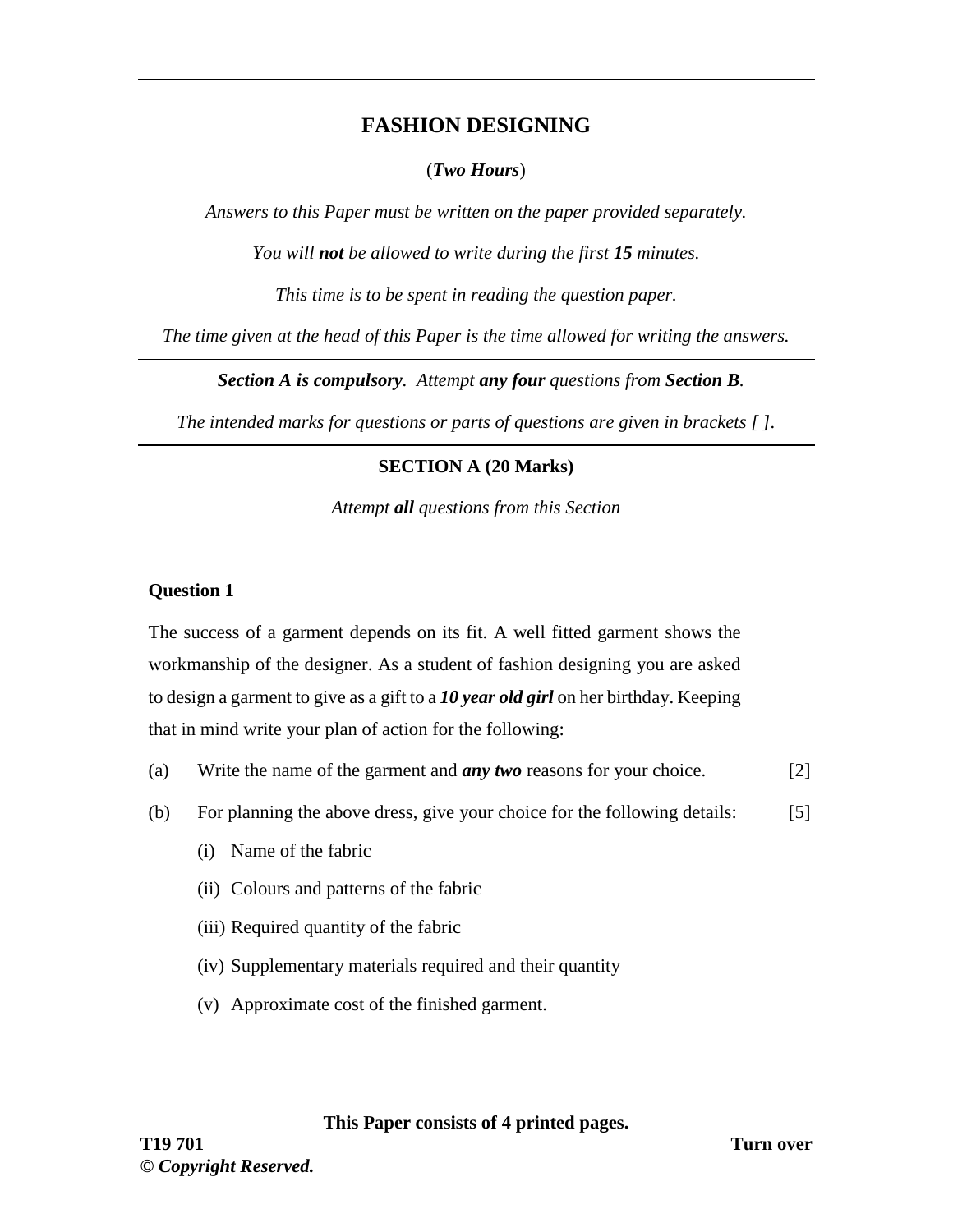- (c) With the help of *appropriate diagrams*, mention the details of garment construction that include: [9]
	- (i) Preparation of the fabric for cutting
	- (ii) Drafting and layout
	- (iii) Cutting, stitching and finishing.
- (d) Describe the kind of decorative design you would adopt to make the outfit more attractive. Give specific details on: [4]
	- (i) The design type
	- (ii) The design placement
	- (iii) The colour combinations
	- (iv) Suitable embroidery stitches.

#### **SECTION B (80 Marks)**

*Attempt any four questions from this Section*

# **Question 2**

As a student of fashion designing, it is important for you to possess in depth knowledge of the tools and equipment used in garment construction process. In this context, explain the following:

- (a) Explain the selection, choice and purchase of sewing tools and equipment for setting up a boutique. [10]
- (b) List of sewing tools, equipment and their quantity required to run a boutique. [10]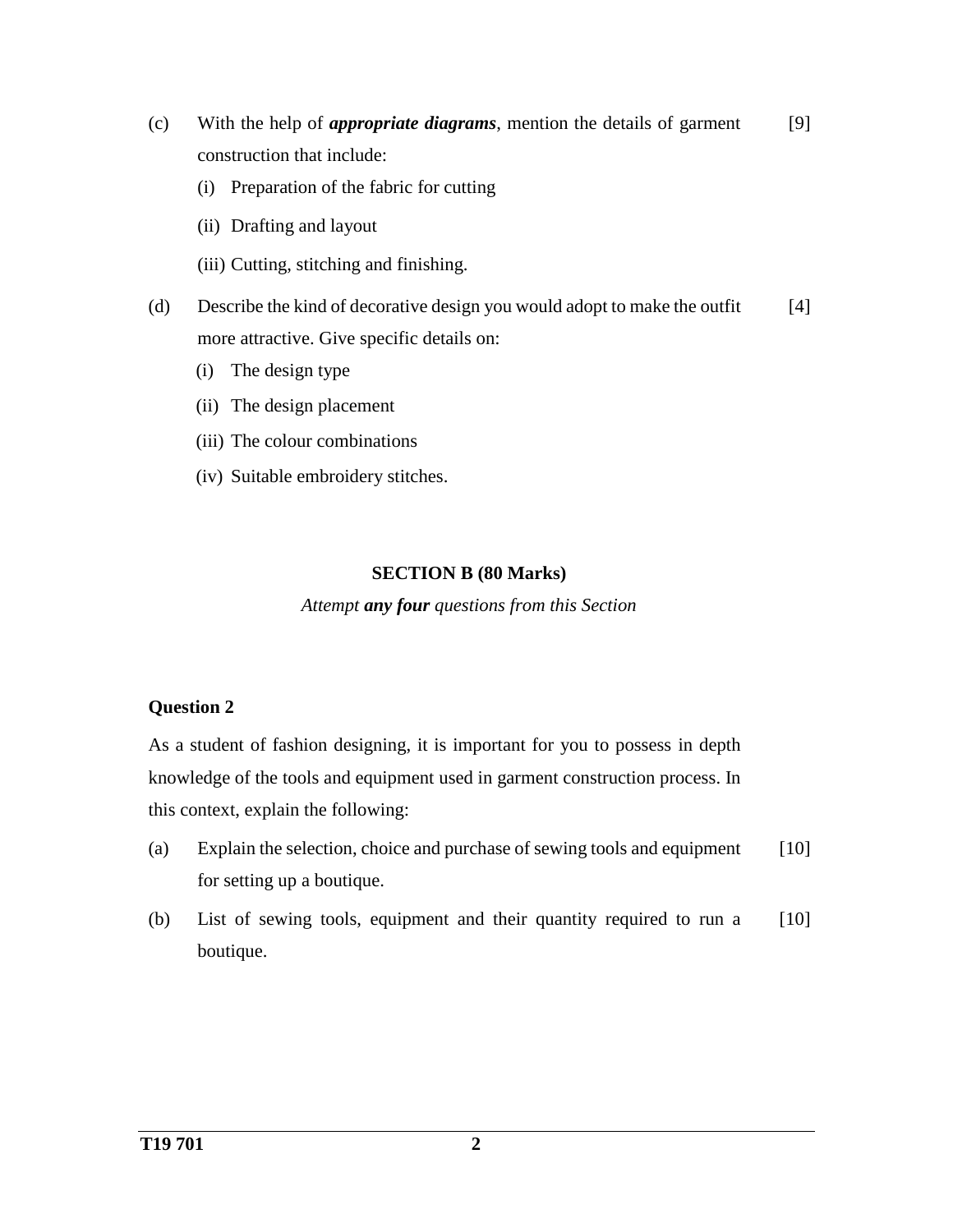#### **Question 3**

A sewing machine is one of the most important tools to make a garment, keeping in mind that we should always have knowledge about the sewing machine and its different parts. Considering this, explain:

- (a) How do we choose a good sewing machine? [10]
- (b) How will you take care of a sewing machine to serve you better and make it last? [10]

## **Question 4**

In order to construct garments that fit well, you have to draft original patterns based on body measurements. This serves as the basis for a variety of styles. In this context explain the following:

- (a) With the help of diagrams briefly explain how to take body measurements. [10]
- (b) Adapting commercial patterns in preparation of a dress. [10]

## **Question 5**

During the study of fashion designing, you have been introduced to the various aspects of garment construction. With reference to this, answer the following:

| (a) | Methods of preparing fabric before cutting | $[10]$ |
|-----|--------------------------------------------|--------|
|-----|--------------------------------------------|--------|

(b) Common layouts of fabric with the help of suitable diagrams. [10]